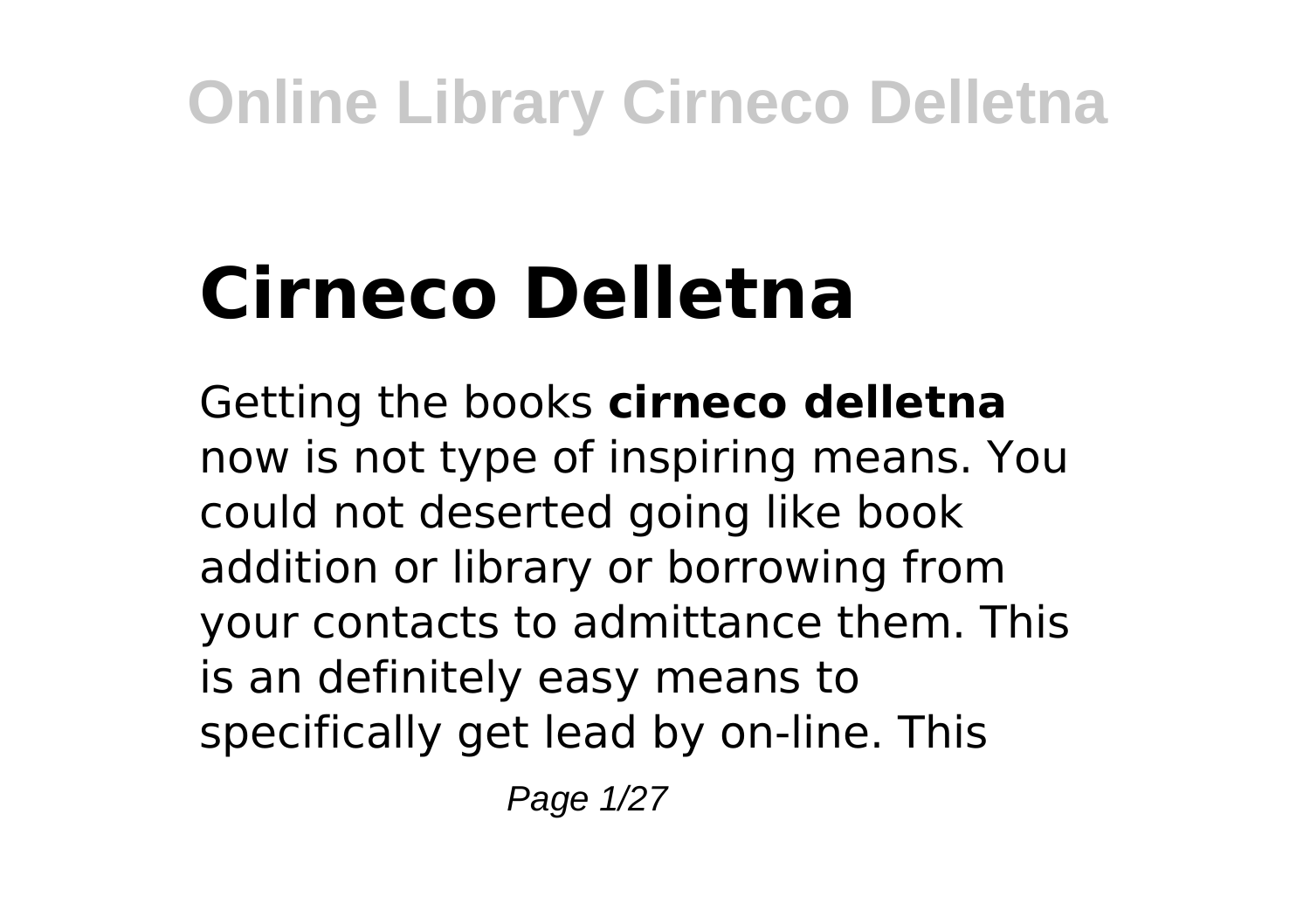online message cirneco delletna can be one of the options to accompany you later having supplementary time.

It will not waste your time. resign yourself to me, the e-book will certainly tune you supplementary business to read. Just invest little era to approach this on-line declaration **cirneco**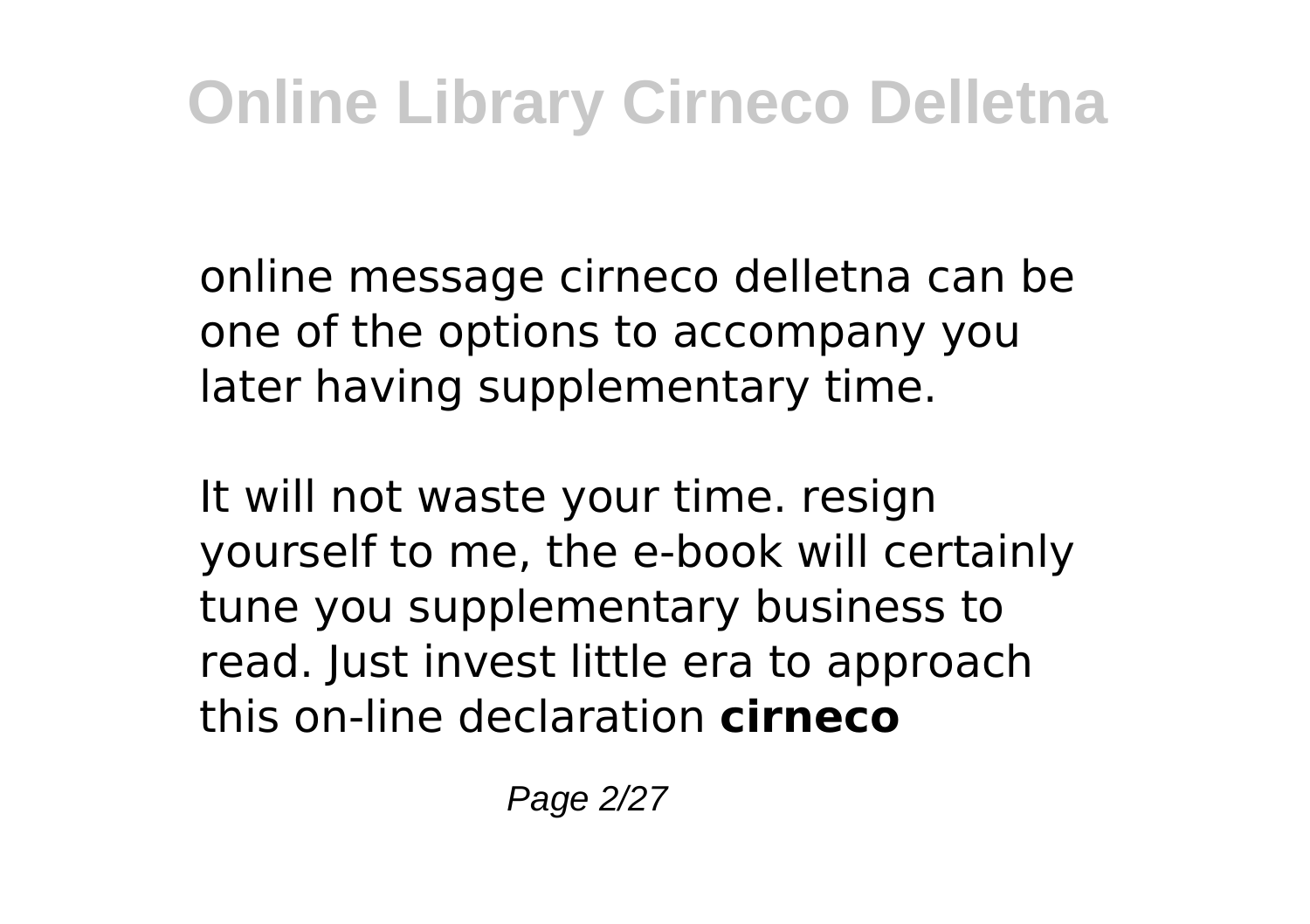**delletna** as competently as review them wherever you are now.

Project Gutenberg is one of the largest sources for free books on the web, with over 30,000 downloadable free books available in a wide variety of formats. Project Gutenberg is the oldest (and quite possibly the largest) library on the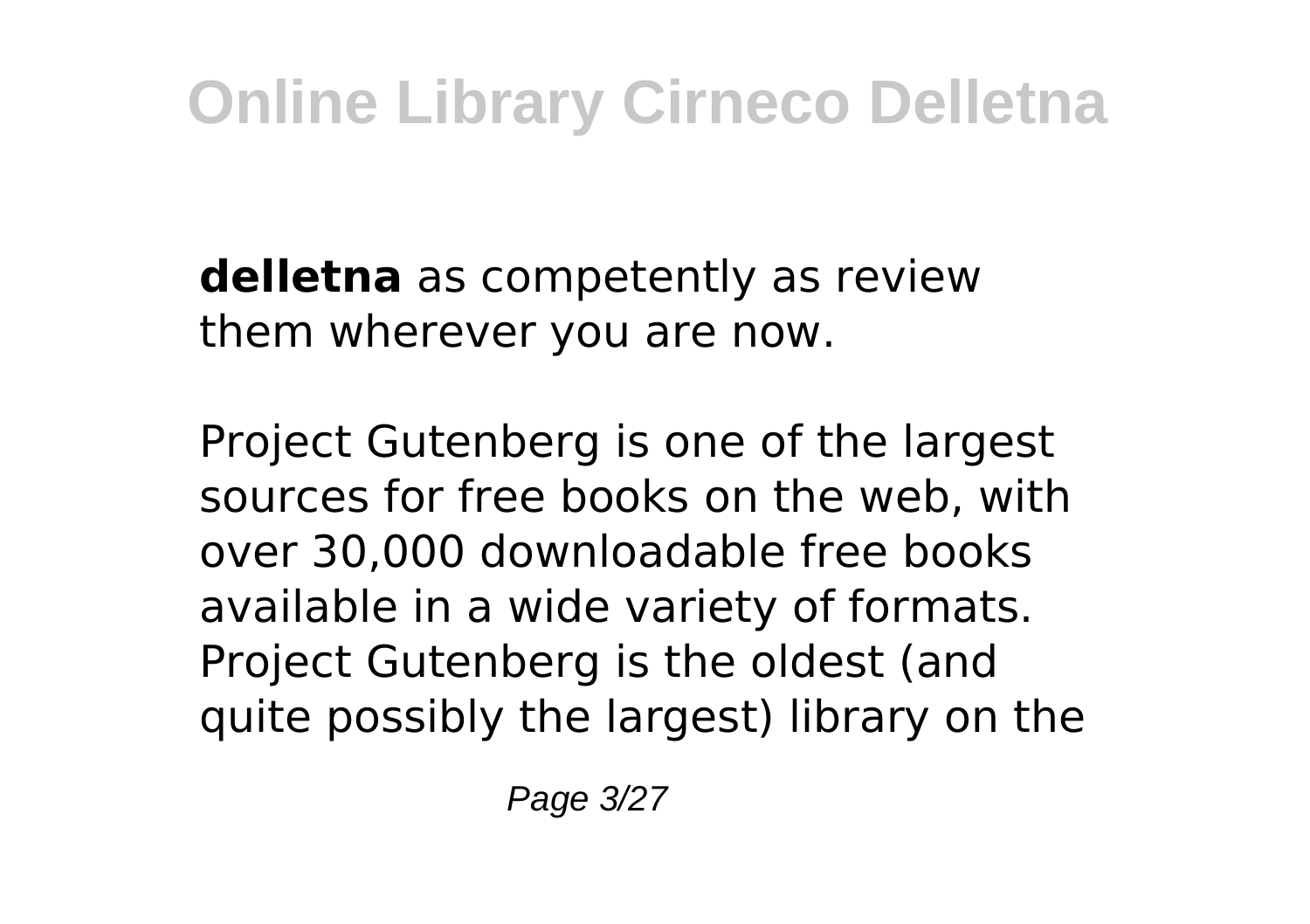web, with literally hundreds of thousands free books available for download. The vast majority of books at Project Gutenberg are released in English, but there are other languages available.

#### **Cirneco Delletna**

The Cirneco dell'Etna takes it name from

Page 4/27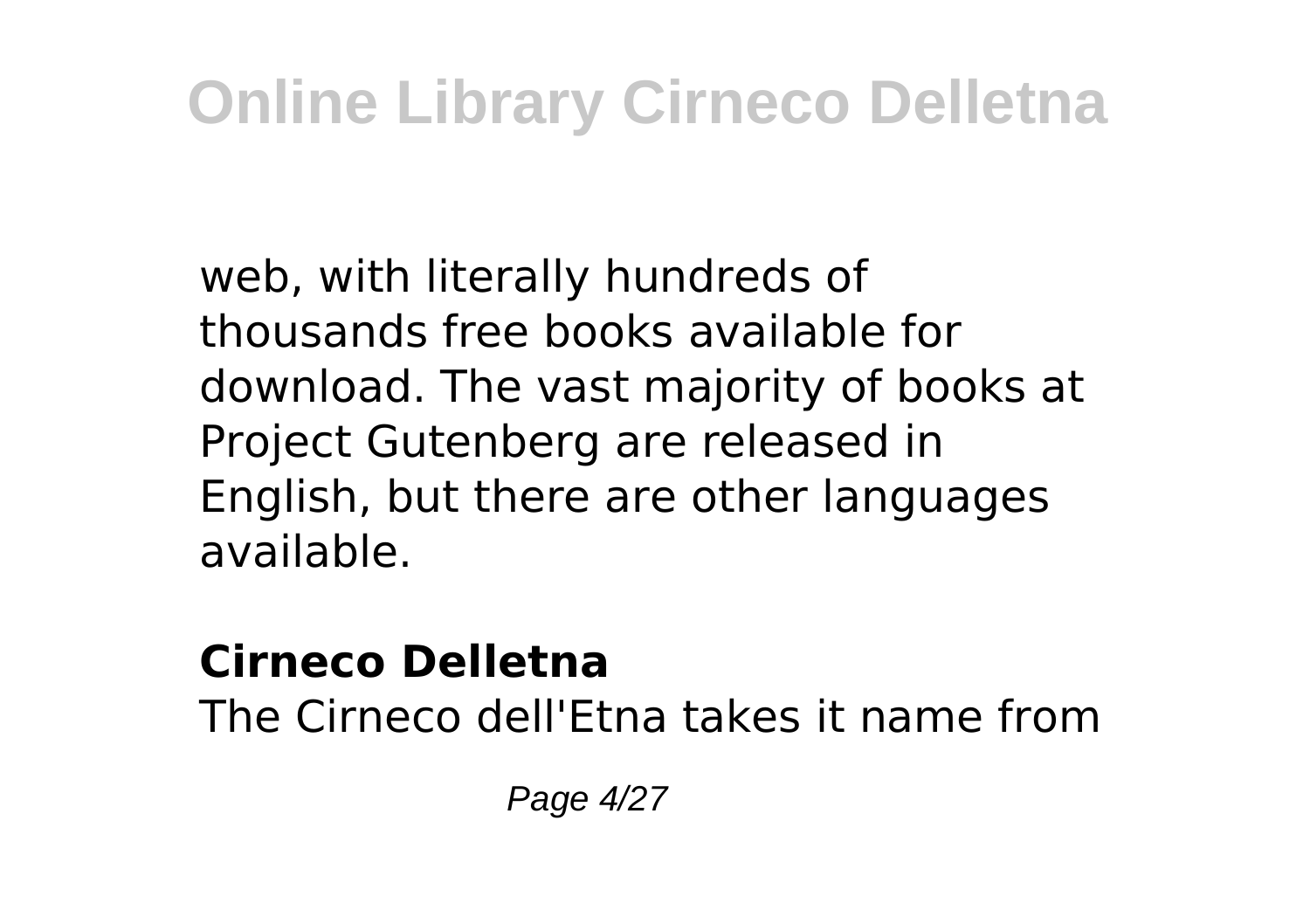Mount Etna, the largest active volcano in Europe, situated on the east coast of Sicily. The Cirneco can be found all over Sicily.

#### **Cirneco dell'Etna Dog Breed Information**

The Cirneco dell'Etna is a small houndtype dog used in Sicily for rabbit hunting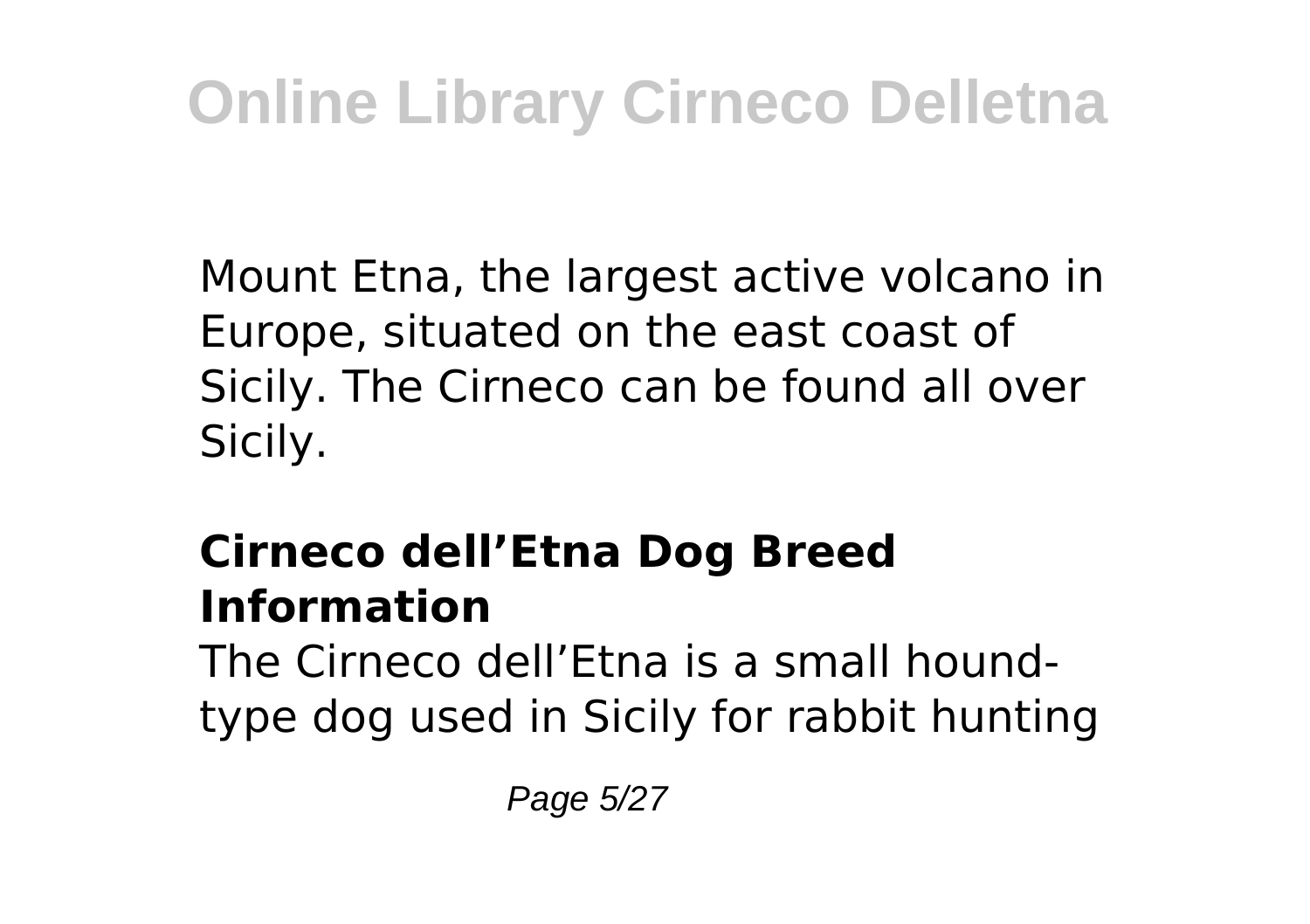and commonly misnomered as the "Sicilian greyhound" when translated. It is found all over the Italian island and particularly in the area surrounding the active volcano, Mount Etna, where the dogs hunt on terrain formed by volcanic lava.

#### **CdECA - Home of the Cirneco**

Page 6/27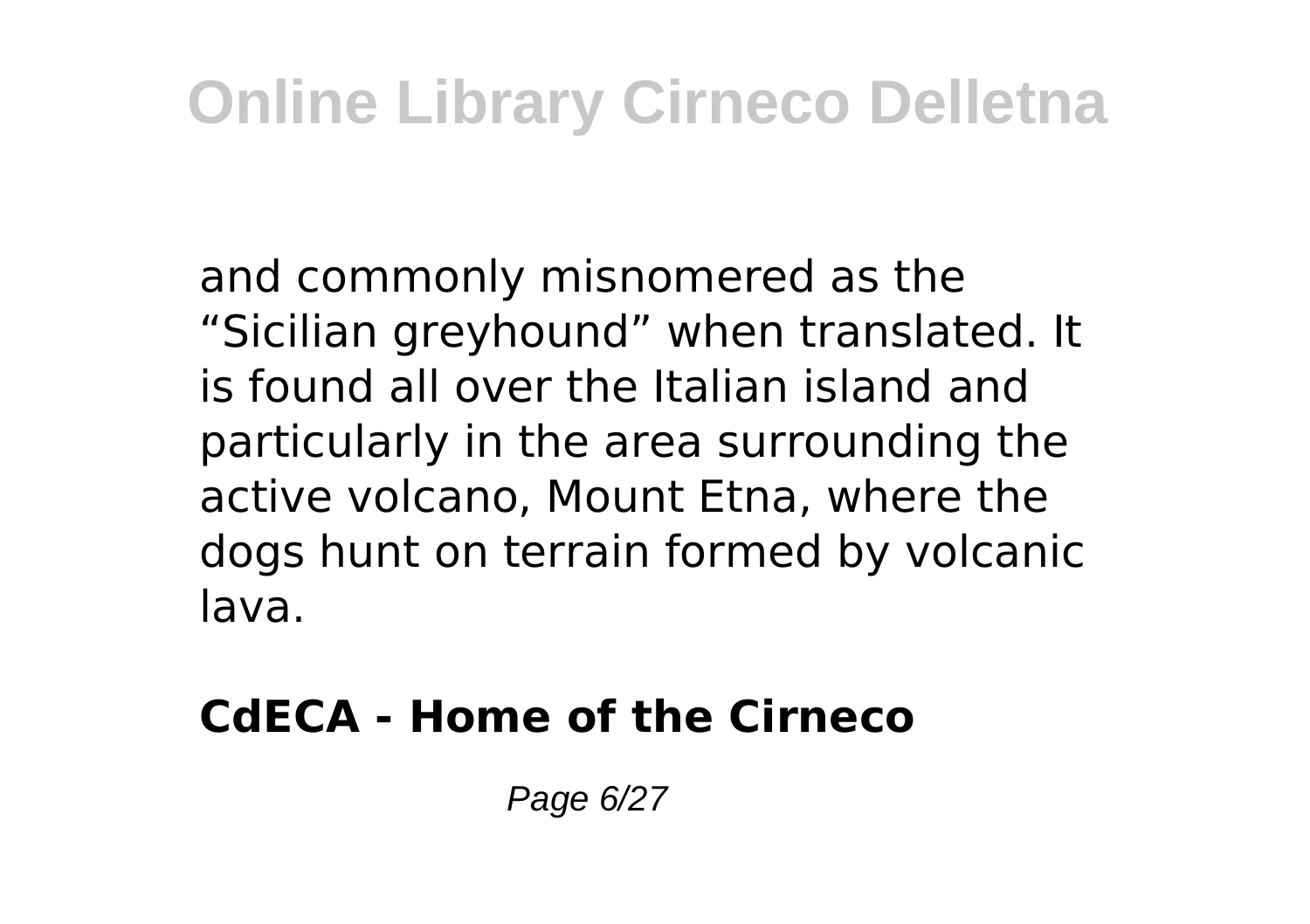#### **dell'Etna**

The Cirneco dell'Etna is an Italian breed of hunting dog from the Mediterranean island of Sicily. It is named for the Etna volcano in eastern Sicily. It has a keen sense of smell, and is used to hunt small game , particularly rabbits .

#### **Cirneco dell'Etna - Wikipedia**

Page 7/27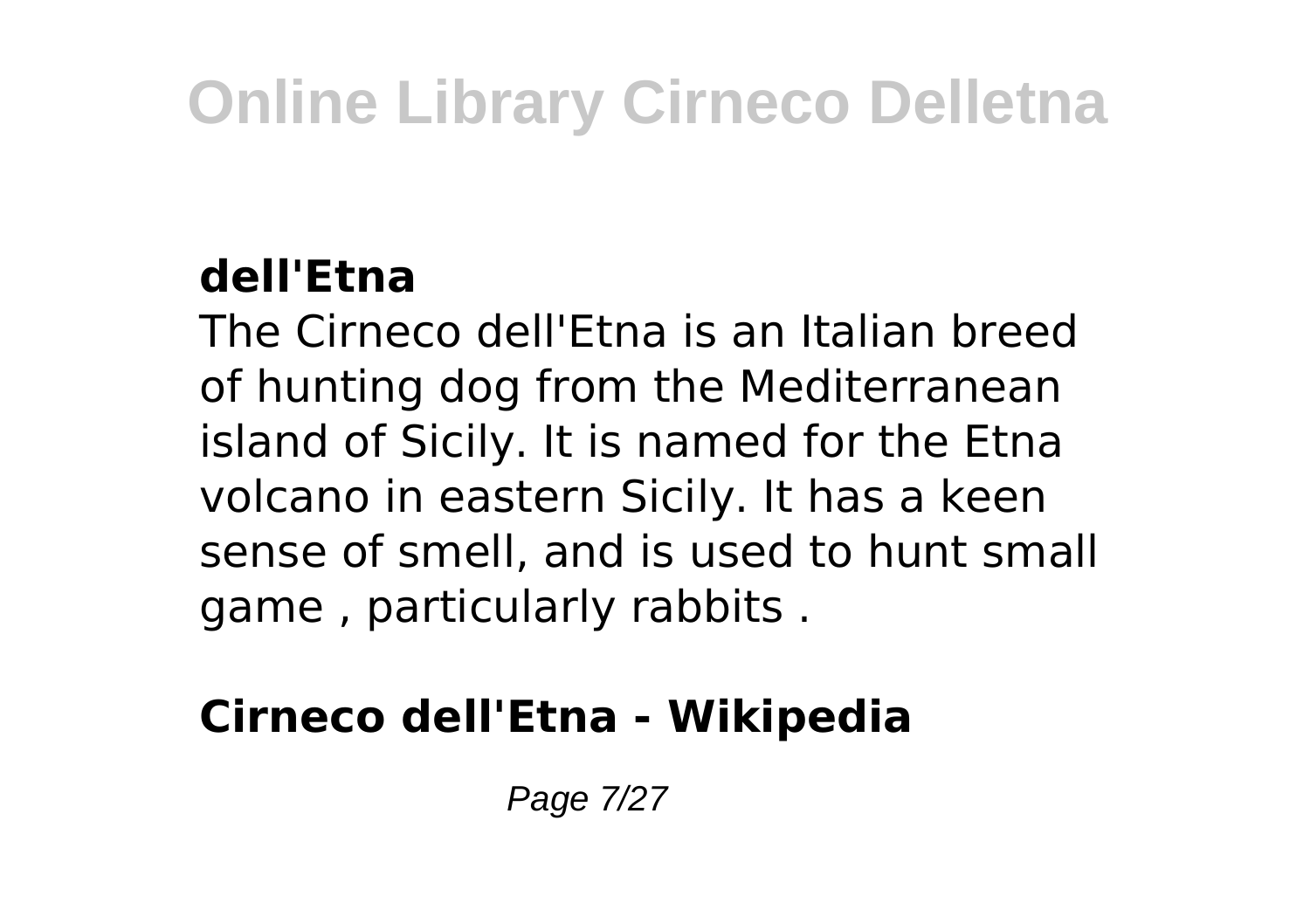Cirneco dell'Etna. The Cirneco dell' Etna (pronunciation: cheer-nec-ko) is a small sized breed of hounds deriving its roots from Italy's Sicily islands. Bearing a close resemblance to the Pharaoh Hound, it is regarded as a smaller variant of the Maltese breed. Having a slender built and a lithe appearance it is also characterized by a narrow-shaped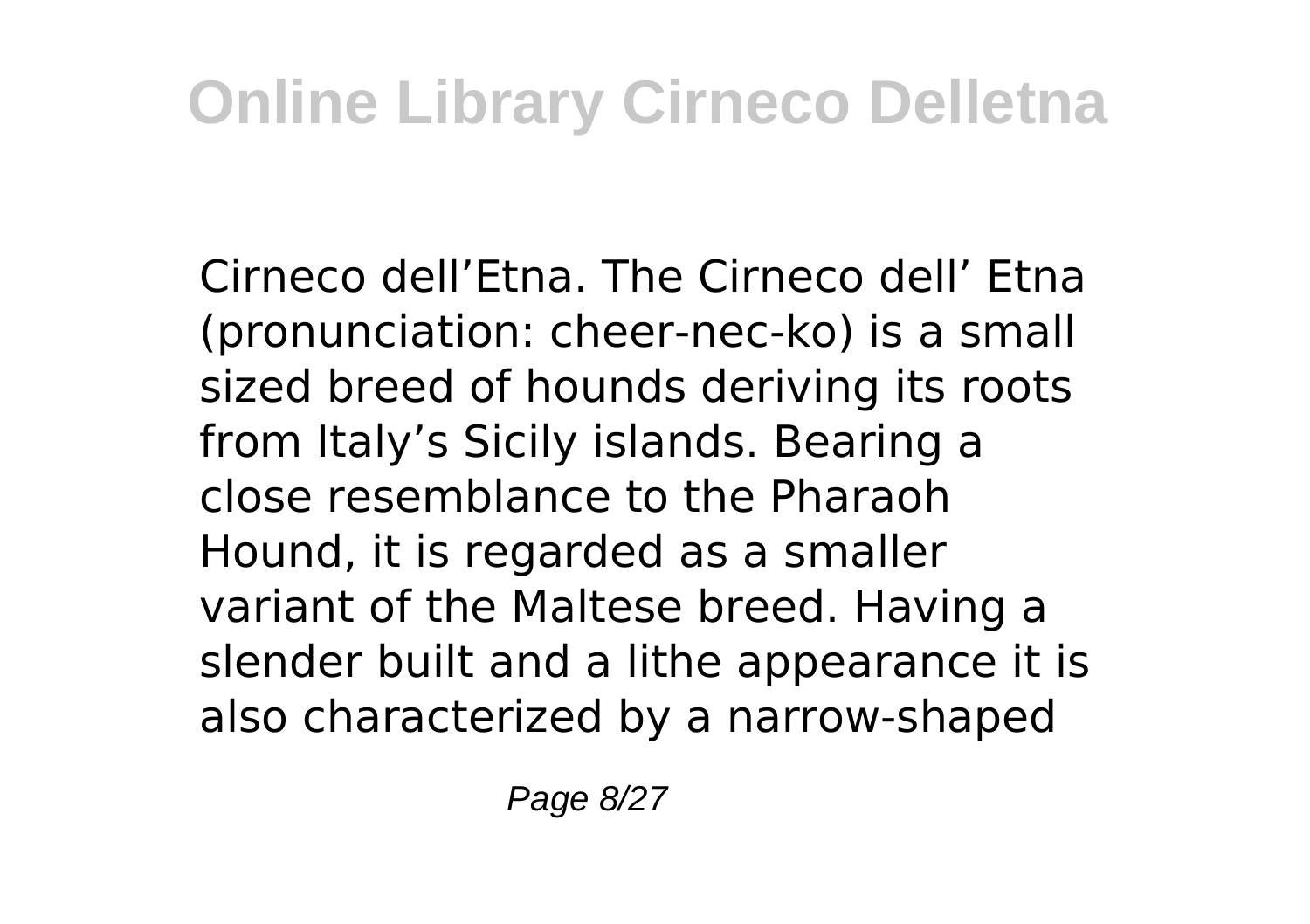...

#### **Cirneco dell'Etna Info, Temperament, Puppies, Pictures** The Cirneco dell'Etna is a rare breed not readily found outside Italy — there are only 200 or so Cirnechi in the United States. Although they are mainly companion dogs today, Cirnechi are

Page 9/27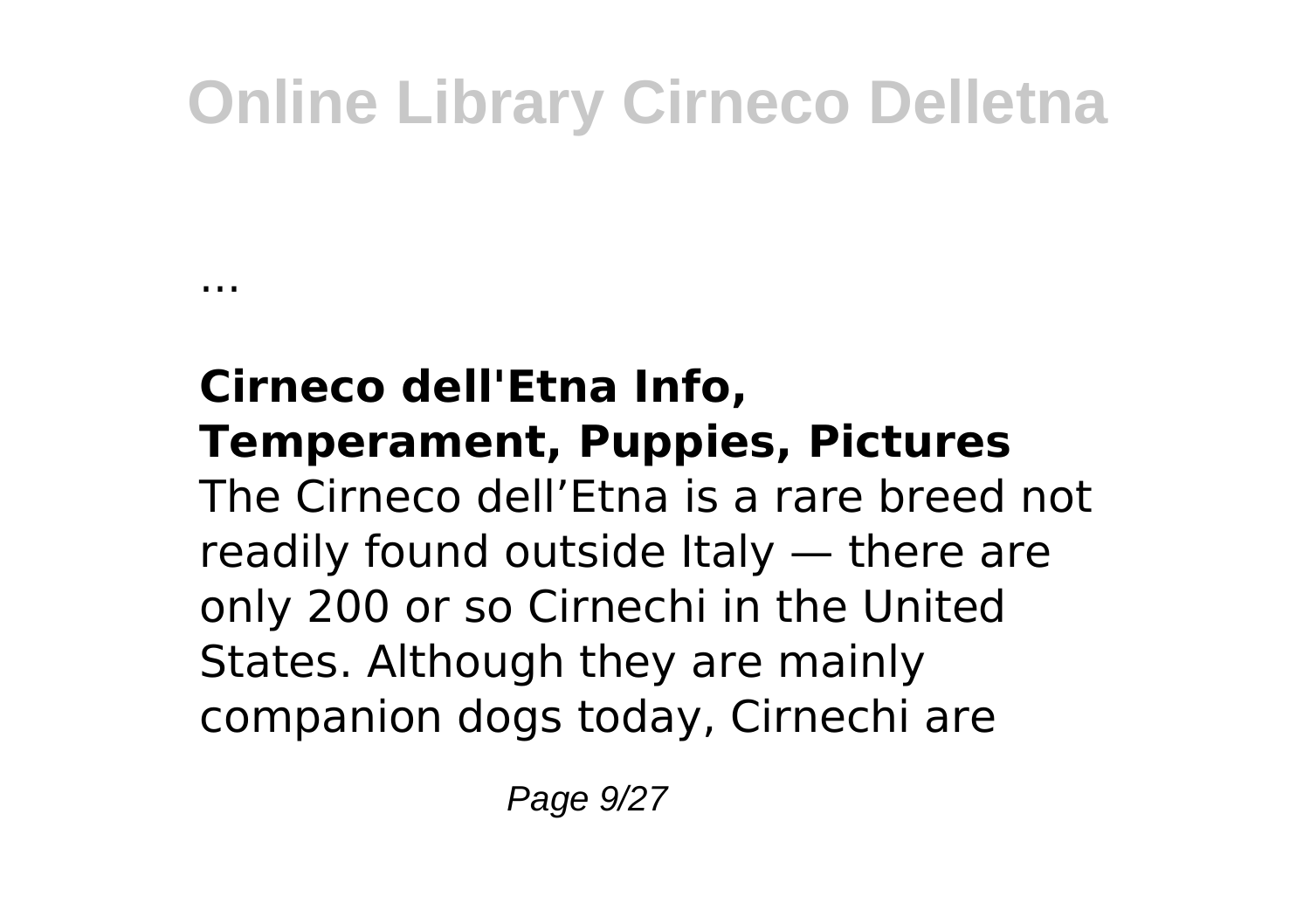known for their silent method of hunting, which allows them to catch animals off guard.

#### **Cirneco dell'Etna Breed Information - Vetstreet**

The Cirneco dell'Etna has been present in Sicily for over 2,500 years and shares a common origin with the Pharaoh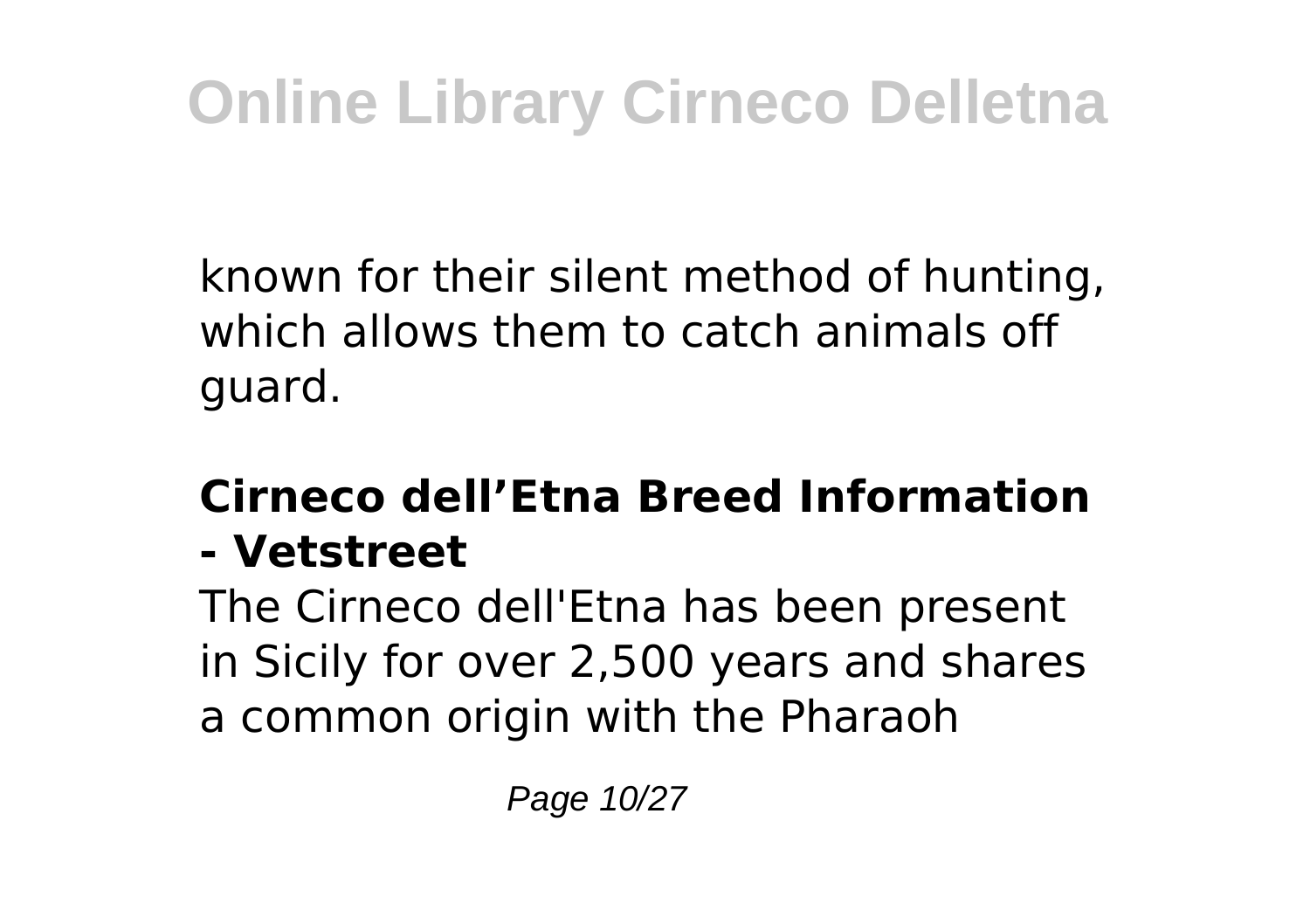Hound and other breeds throughout the Mediterranean basin. As a hunter of small mammals and fowl, the Cirneco is a hardy, compact dog that was successful in hunting under adverse conditions - high heat, on rugged terrain formed by volcanic lava and with little food or water over ...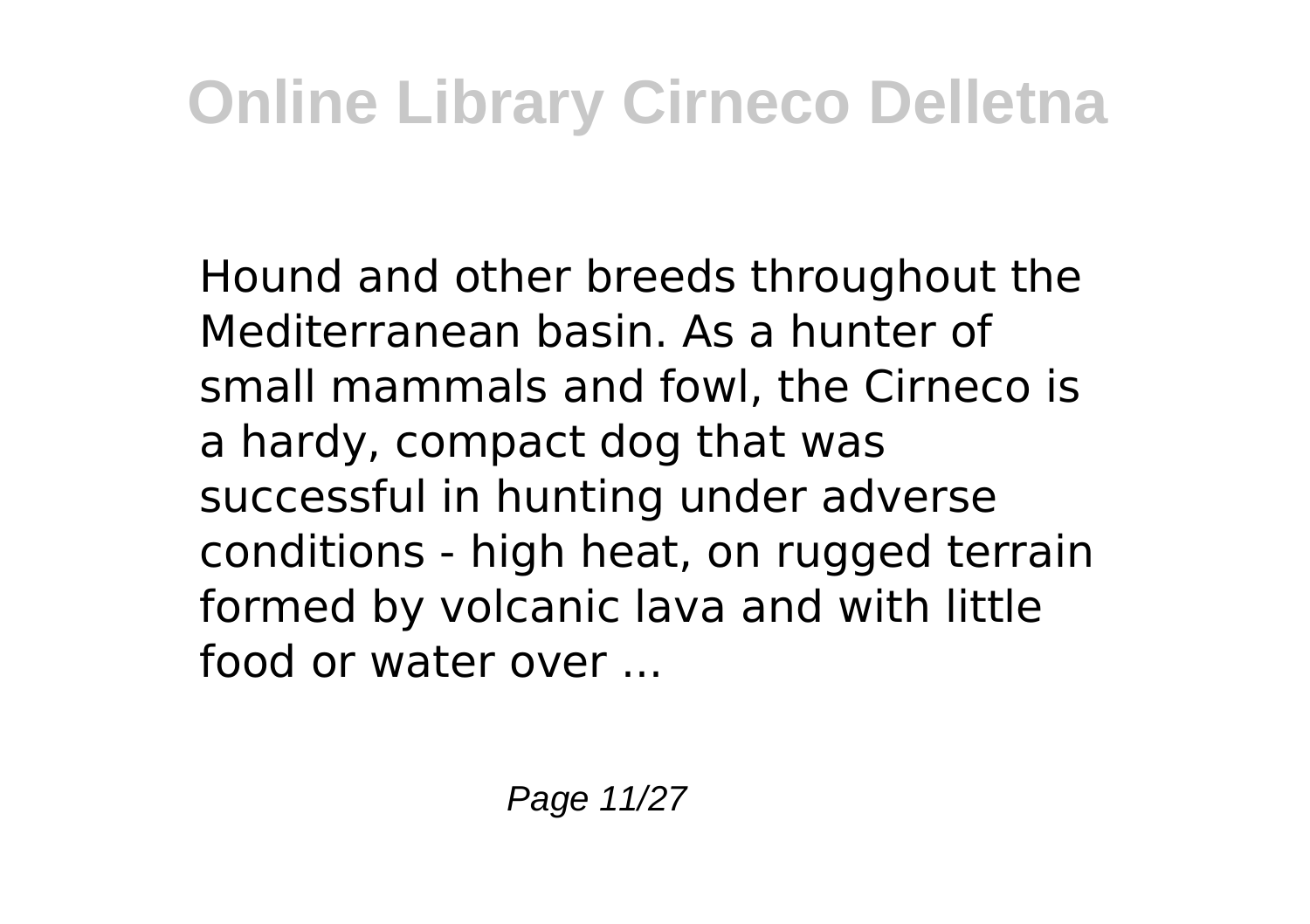#### **Cirneco dell'Etna - Price, Temperament, Life span**

The Cirneco dell'Etna, or 'Rabbit hunter of Etna', originated from the volcanic slopes of Mount Etna in Sicily . They hunted for rabbits, hares and small game, and living in such conditions enabled them to become sturdy and efficient, with the ability to go without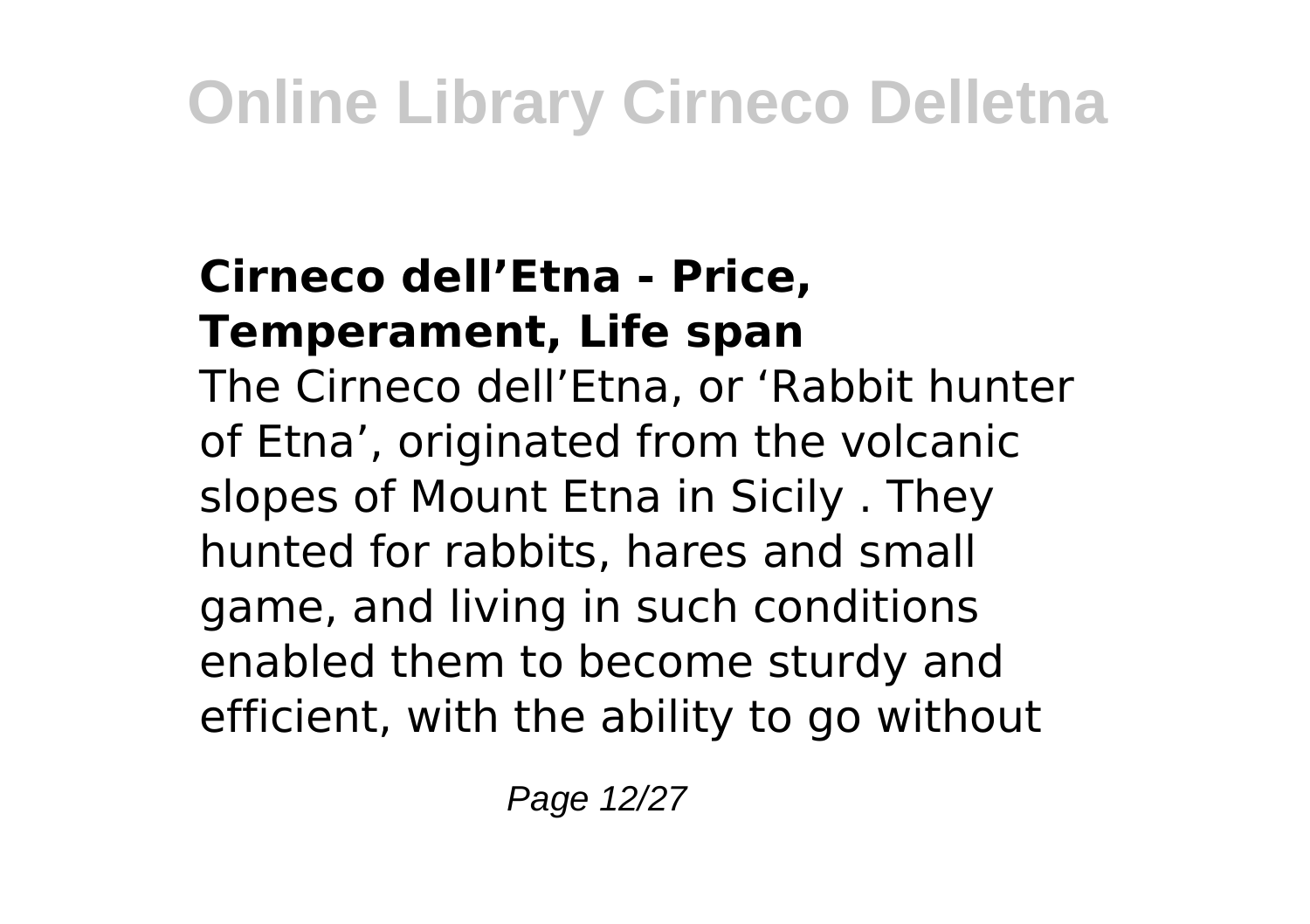food or water for extended periods of time.

#### **Cirneco dell'Etna | RockinHeart Ranch**

The affix "dell'Etna" was added to the name Cirneco in 1939, when the first breed standard was officially presented and the breed was recognised by the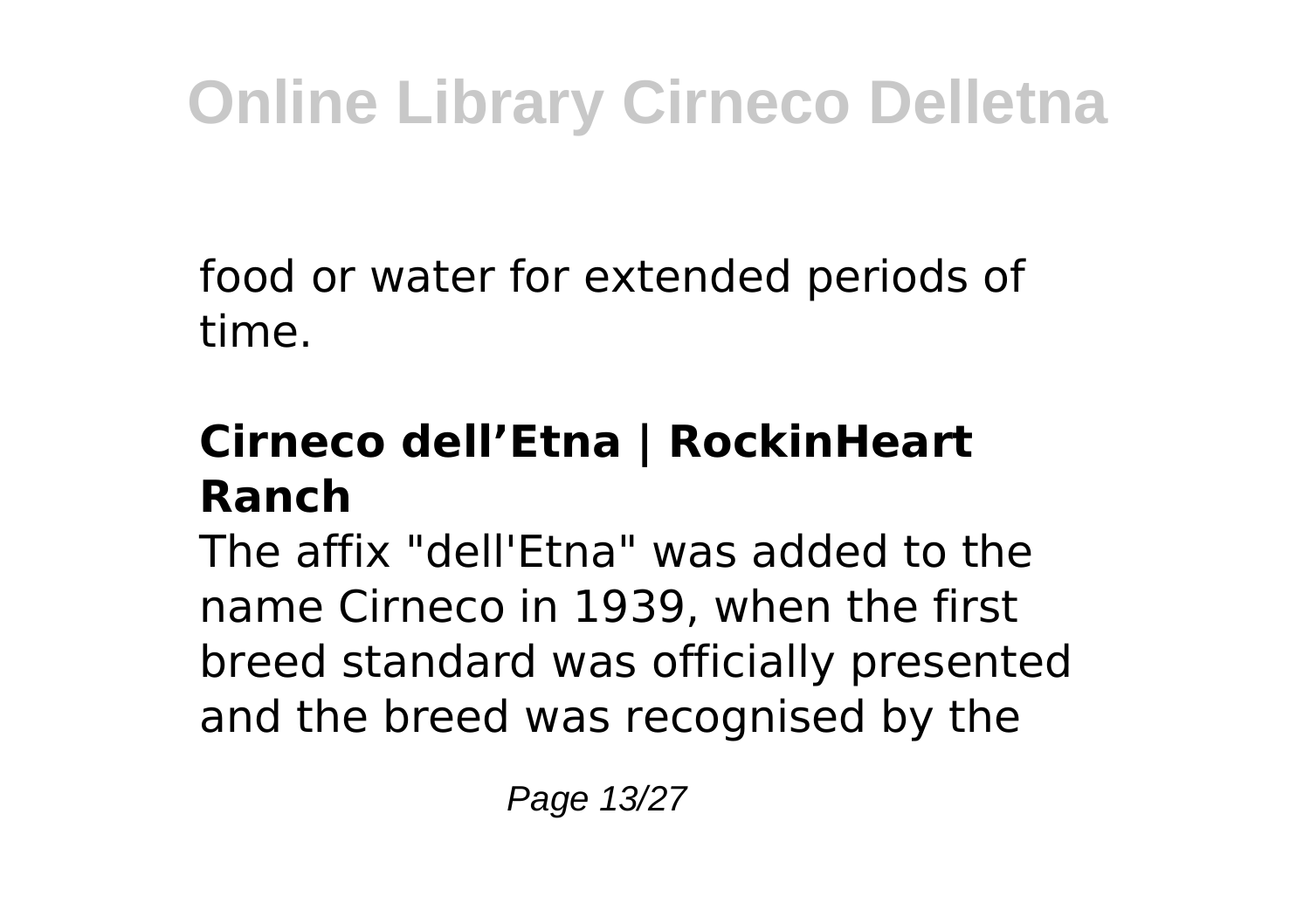Italian Kennel Club. Welcome to The Breed Archive, a place for animal lovers, breed enthusiasts and pedigree addicts. Please note.

#### **Cirneco dell'Etna - The Breed Archive**

cirneco-volgograd.ru. We are the small kennel of the wonderful breed Cirneco

Page 14/27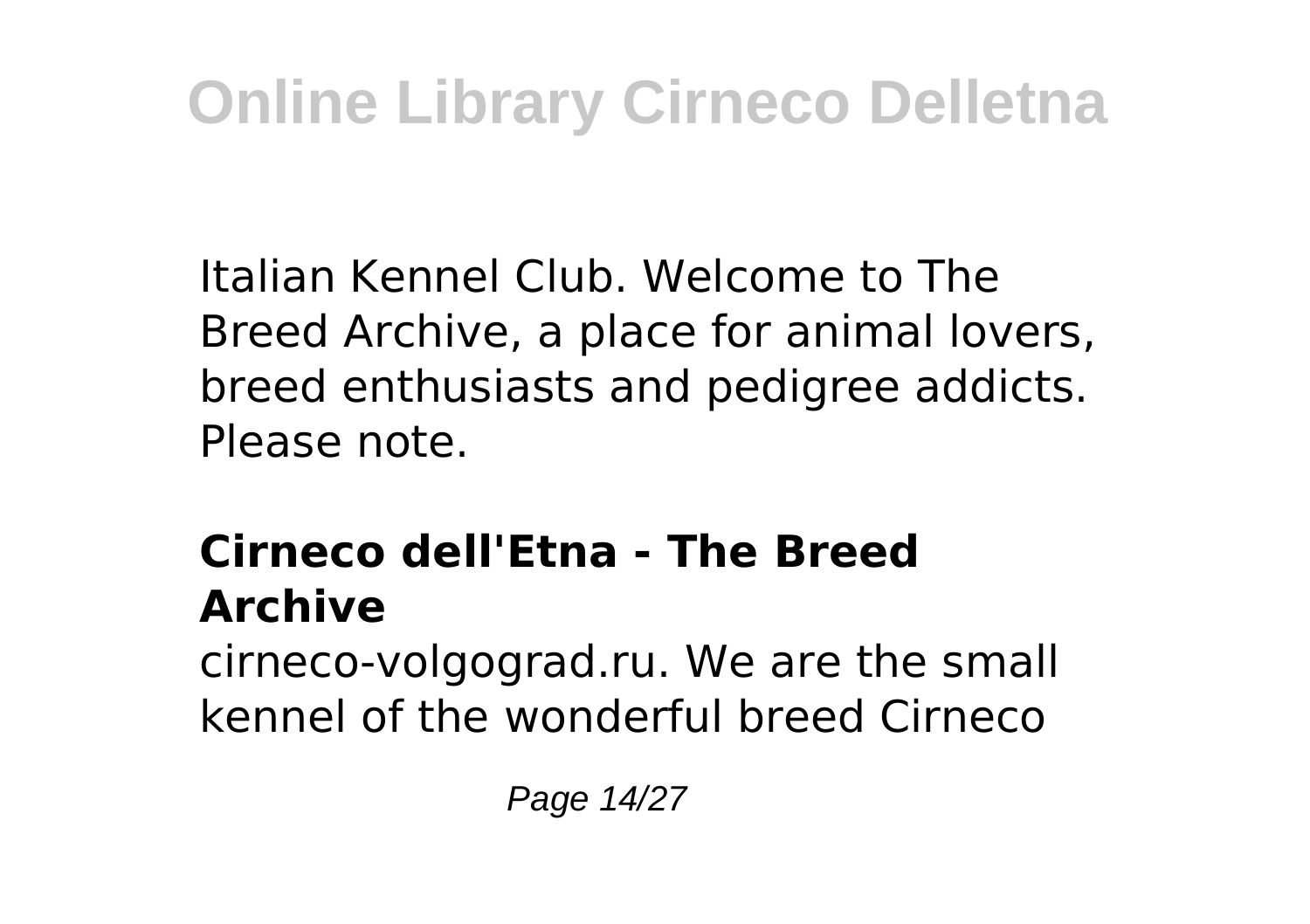dell Etna. Our dogs are very value bloodlines, beautiful original type and nice character. All our puppies grow up with love. And for each one we select the best owners :-)Possible shipment to other countries. Welcome to our site, meet our dogs, fall in love with the ...

#### **Cirneco dell'Etna - Breeders and**

Page 15/27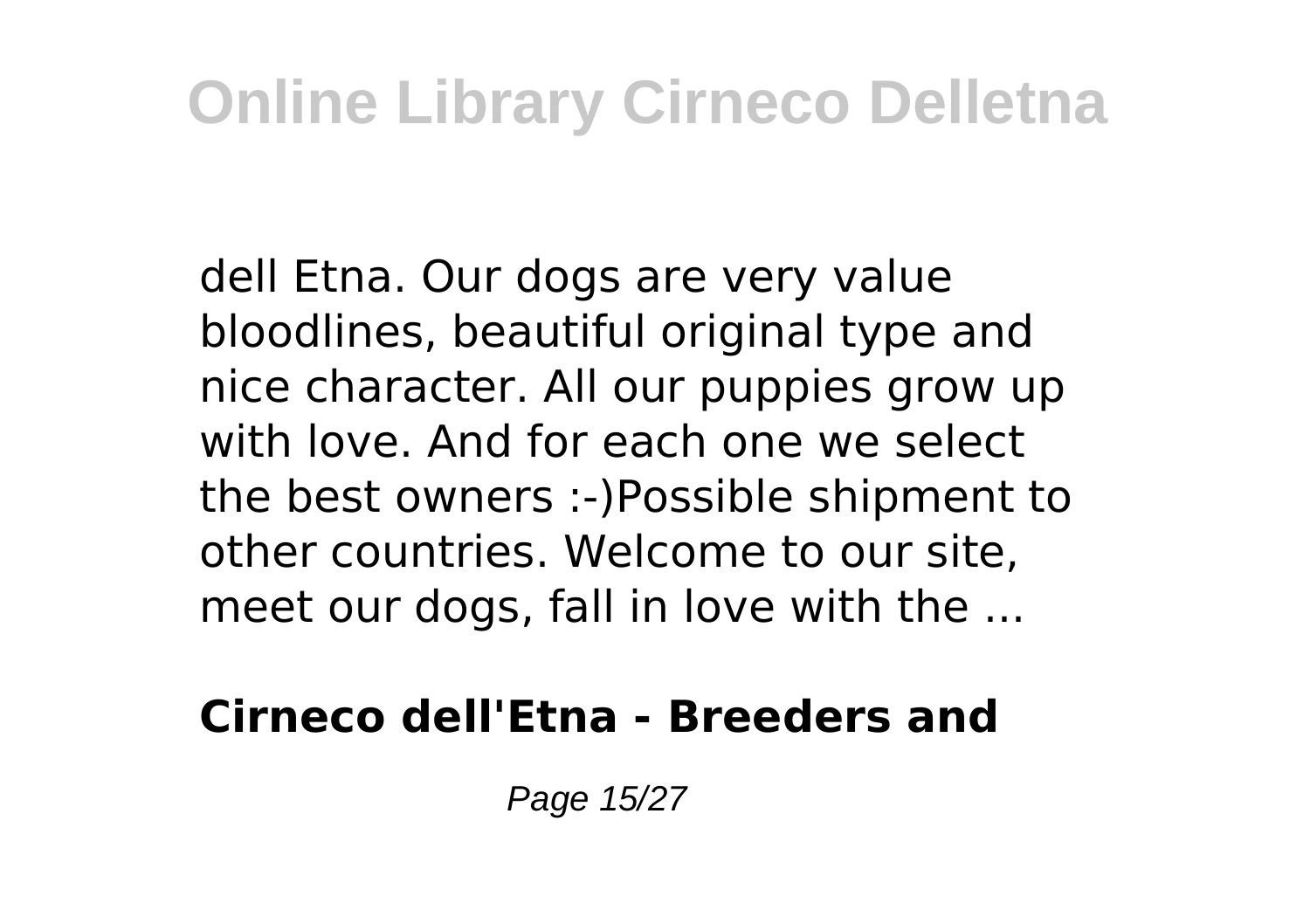#### **Kennels - EuroBreeder.com** THE CIRNECO DELL ETNA CLUB. Introductory Statement: The Cirneco dell'Etna Club welcomes applications from people wanting to join our judging list. We like them to furnish as much detail as possible about their experience, both with dogs in general and Cirnechi in particular.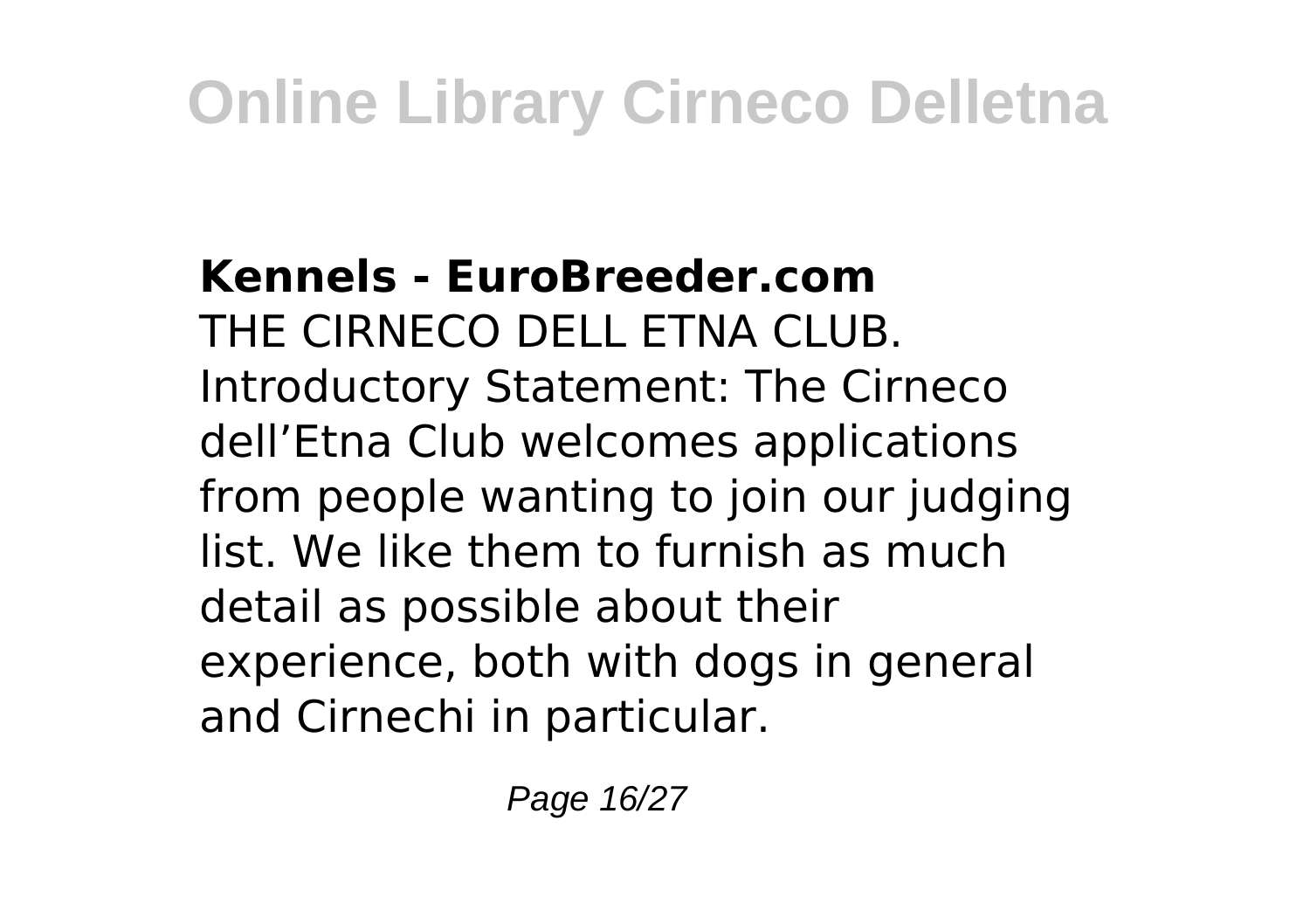**Cirneco dell'Etna Club - Judges List** The Cirneco dell'Etna (pronounced 'cheer-NAY-co') traces back as much as 2,500 years ago on the island of Sicily, particularly in the area surrounding Mount Etna. The dogs hunted rabbits by scent and, to a lesser extinct, sight. The Cirneco resembles a small Pharaoh

Page 17/27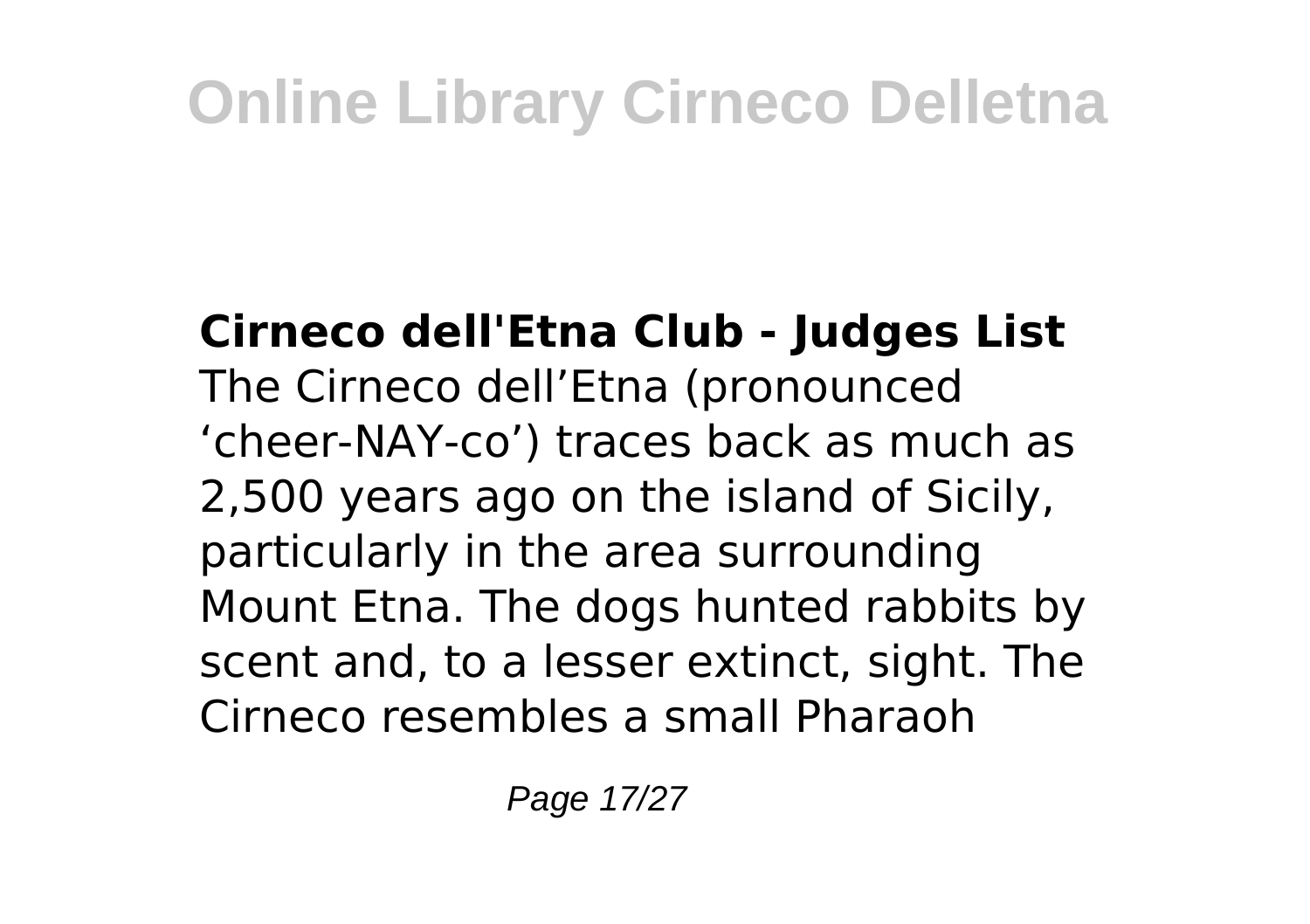Hound, and the two breeds are undoubtedly related.

#### **Cirneco dell'Etna Dog Breed Profile | Petfinder**

The Cirneco dell'Etna is a small houndtype dog used in Sicily for rabbit hunting. It is found all over the Italian island and particularly in the area

Page 18/27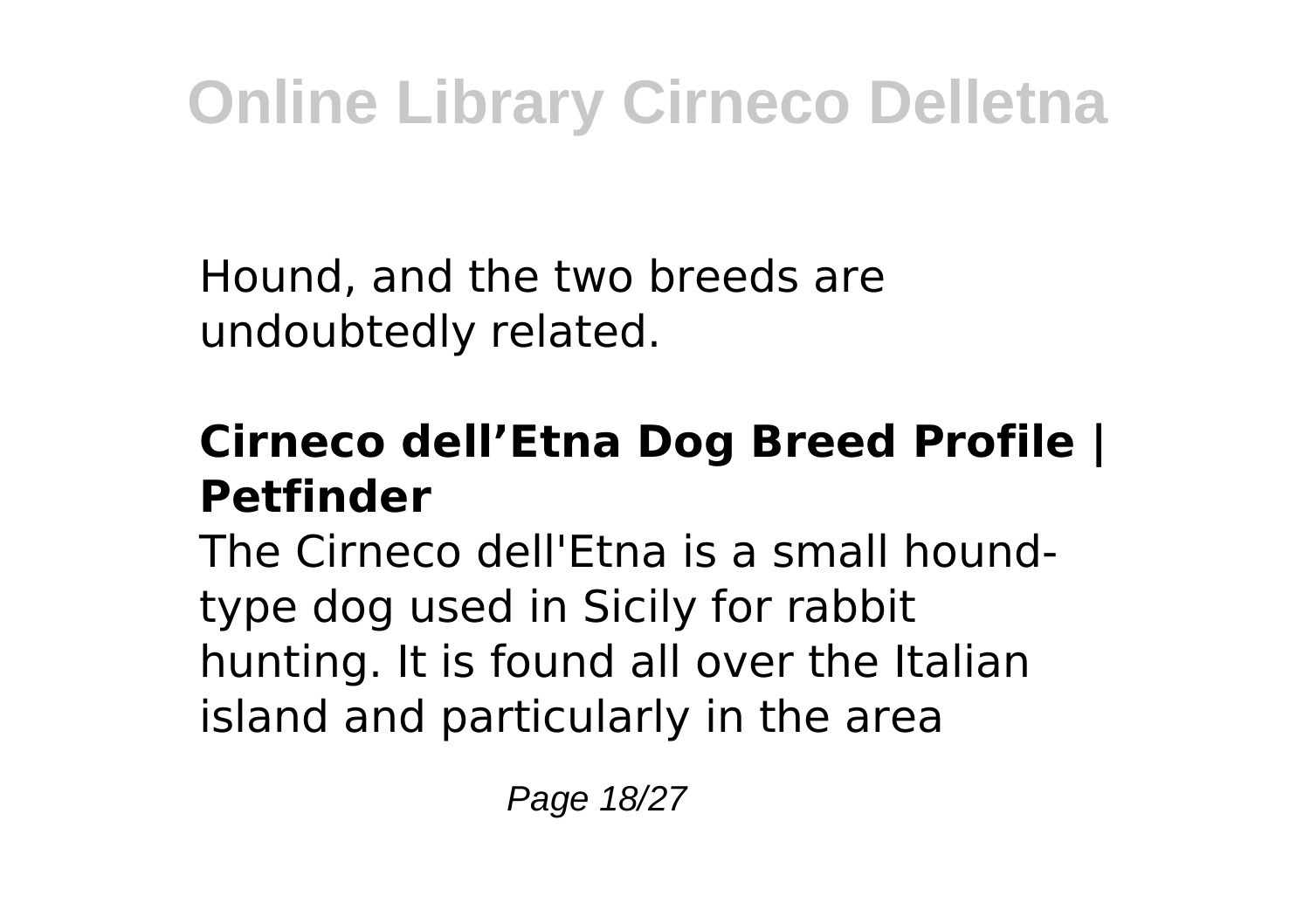surrounding the active volcano, Mount Etna, where the dogs hunt on terrain formed by volcanic lava.

#### **Cirneco dell'Etna Club**

Find Cirneco dell'Etna Puppies and Breeders in your area and helpful Cirneco dell'Etna information. All Cirneco dell'Etna found here are from AKC-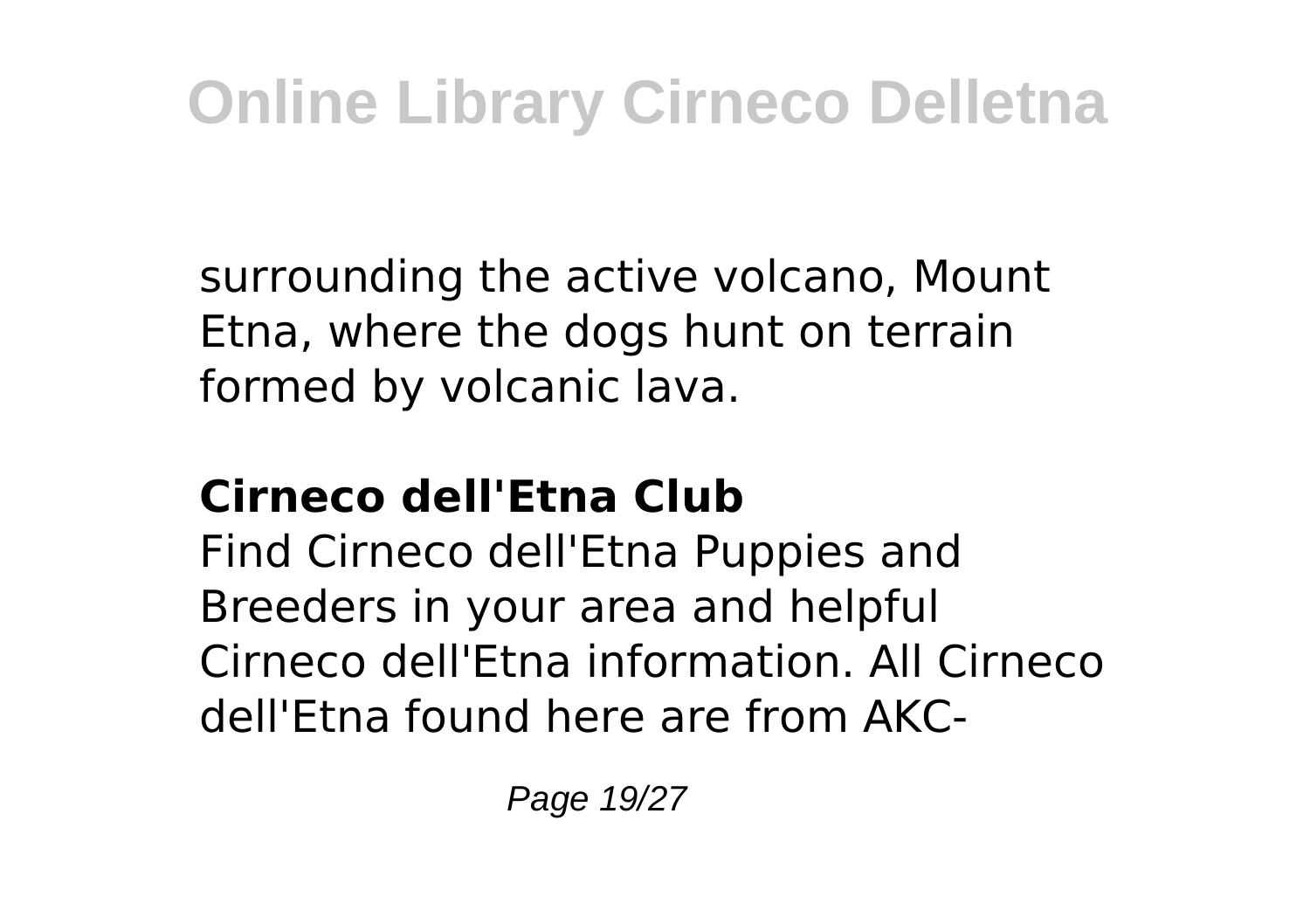Registered parents.

#### **Cirneco Dell'Etna Puppies For Sale - AKC PuppyFinder**

Hailing from Sicily, the Cirneco (pronounced 'cheer-NEK-o') dell'Etna is a good-natured, independent, and athletic sighthound. Although Cirnechi (the plural of Cirneco) were originally bred as fast-

Page 20/27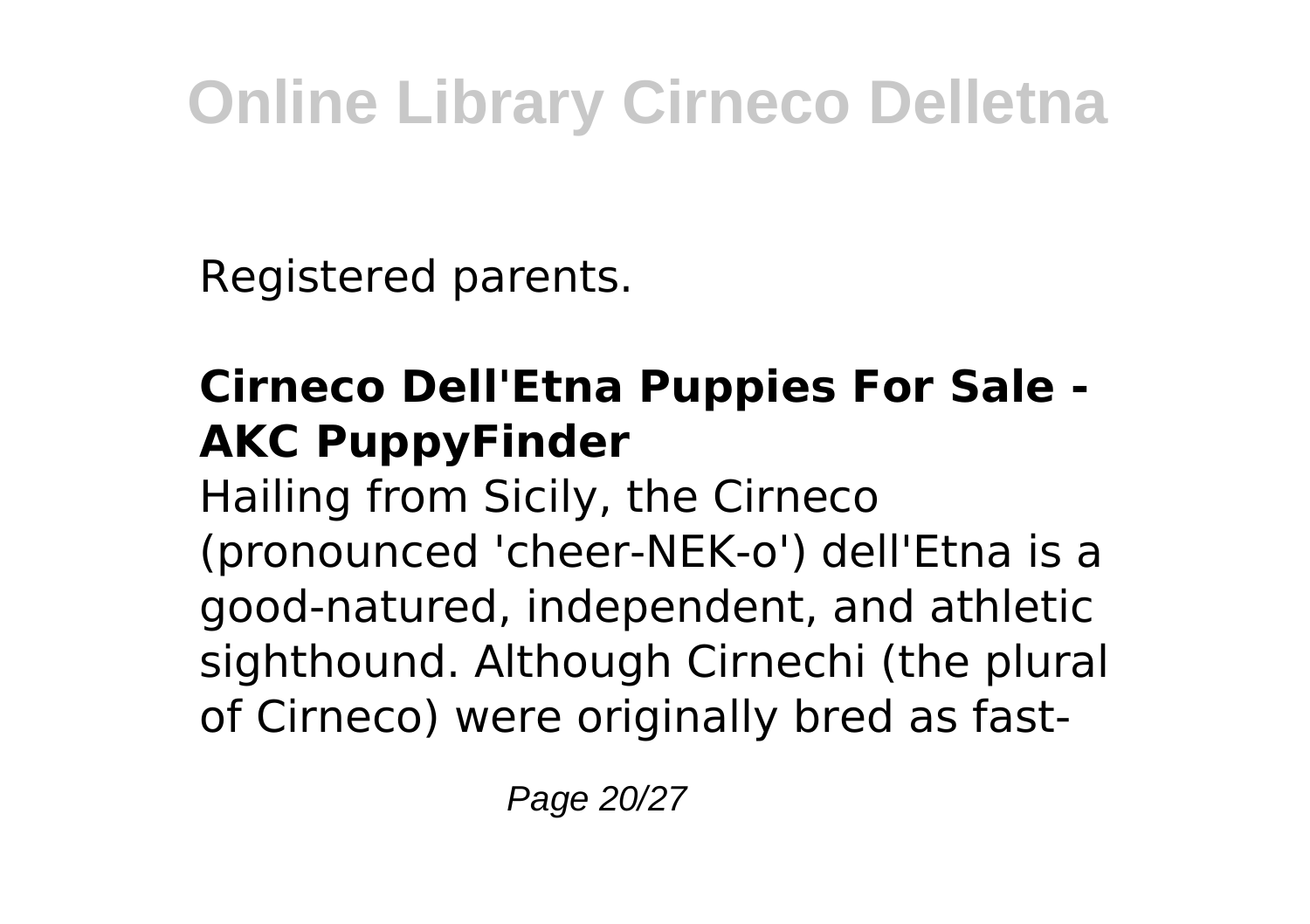moving hunting dogs, they can be calm, low-maintenance house dogs, perfect for active families or families with older children.

#### **Cirneco dell'Etna - Full Profile, History, and Care**

A Cirneco should measure from 43 to 51 cm (17 to 20 in) and weigh between 10

Page 21/27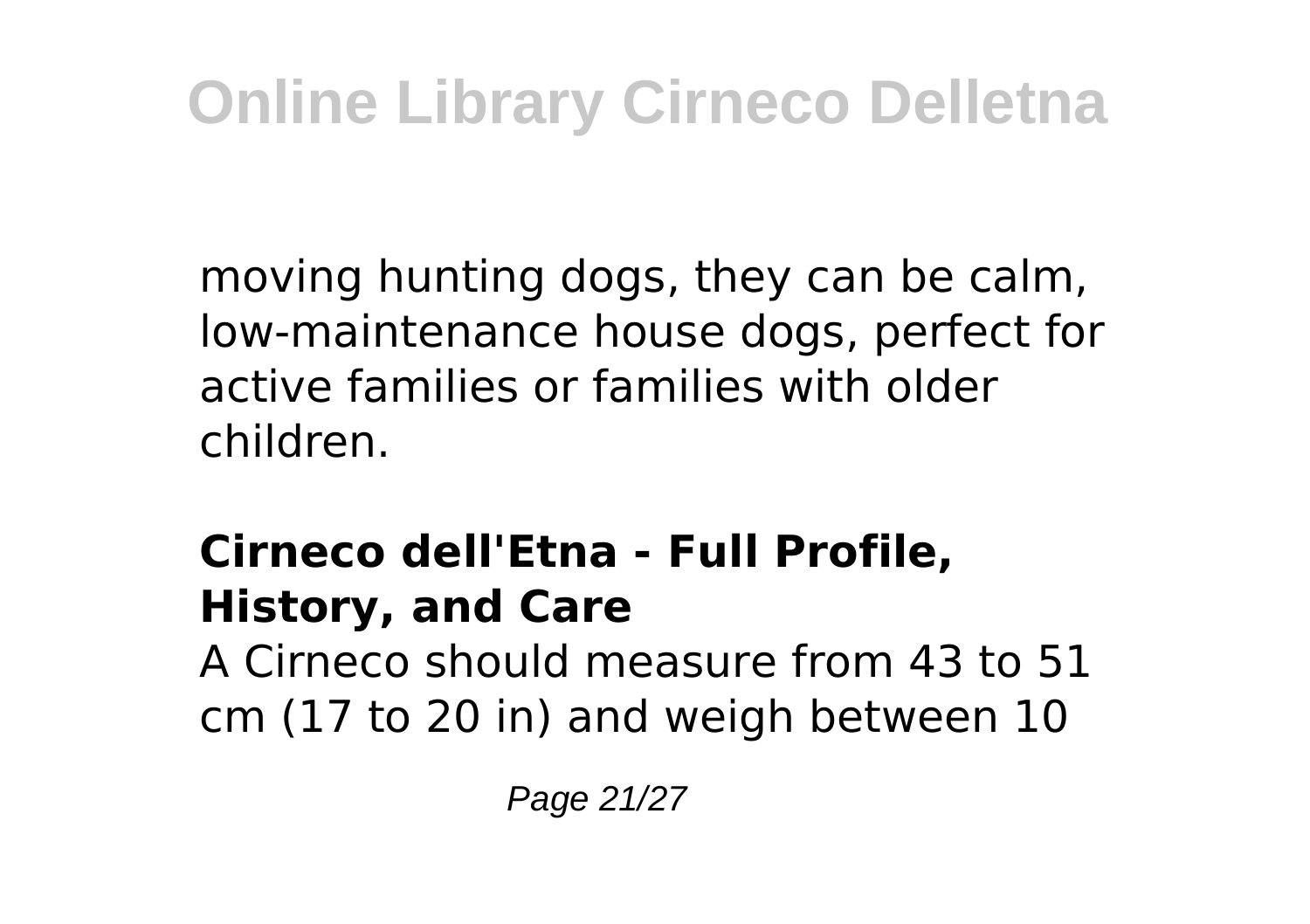and 12 kg (22 and 26 lb). As with other breeds, those from hunting stock can lie outside these ranges. Appearance: The Cirneco Dell'etna is a medium-sized dog that is slender in build and elegant. He is a hardy dog that is also strong.

#### **Cirneco dell'etna | Native Breed.org** The Cirneco Dell'Etna has existed in the

Page 22/27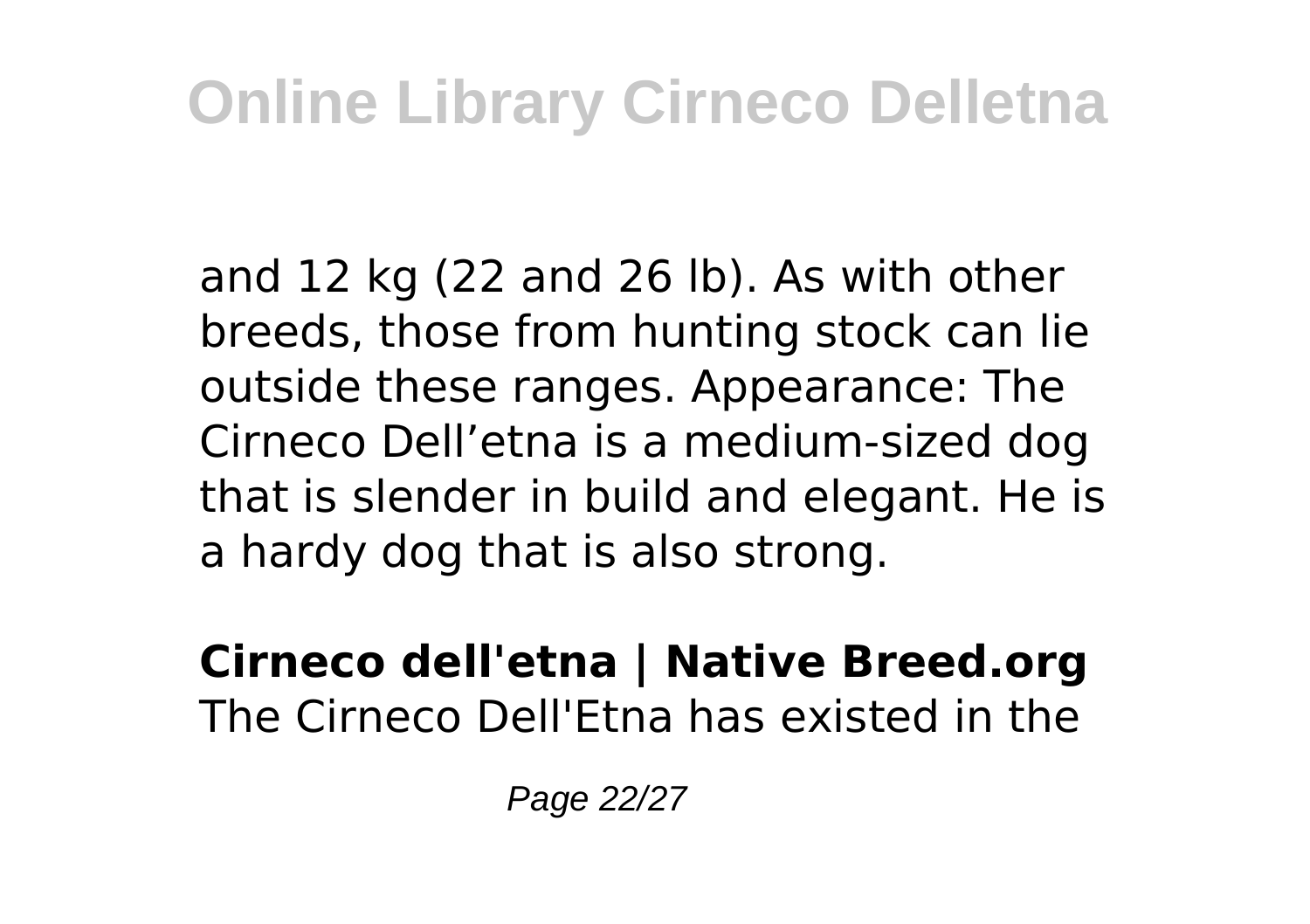Etna region of Italy since many centuries BC. The Cirneco Dell'Etna was recognized by the United Kennel Club in 2006. MORE IN SIGHTHOUND & PARIAH GROUP. Afghan Hound. Basenji. Thai Ridgeback. Irish Wolfhound. Silken Windhound. Spanish Greyhound. Portuguese Podengo. Rhodesian Ridgeback. Borzoi. Saluki.

Page 23/27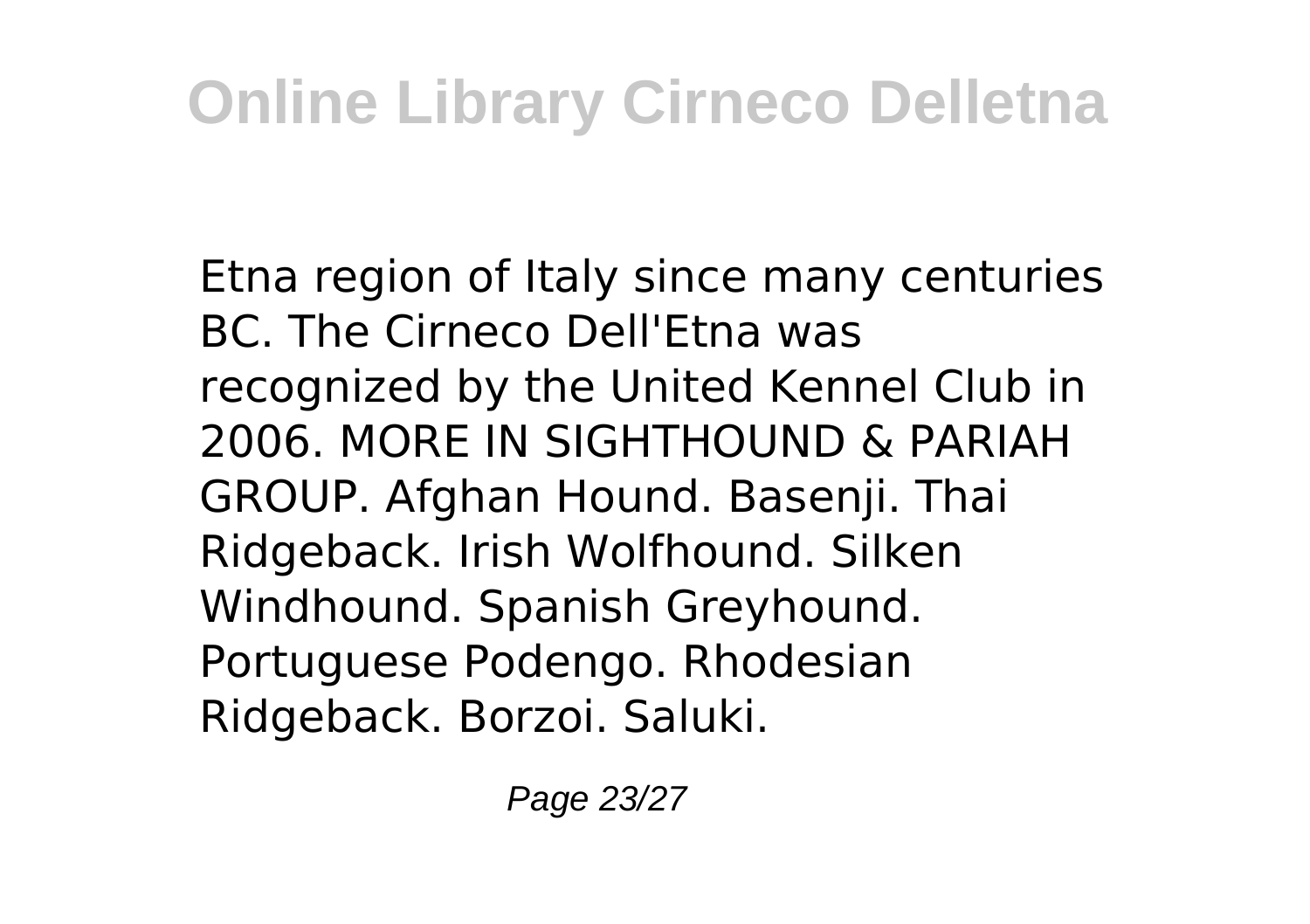#### **LIFE SPAN OF CIRNECO DELLETNA**

The Cirneco Dell'Etna is a loyal, active, independent breed but rare to anyone outside of Italy. Breed history, grooming, training, personality, and pros and cons of living with these dogs.

#### **Cirneco Dell'Etna Complete Dog**

Page 24/27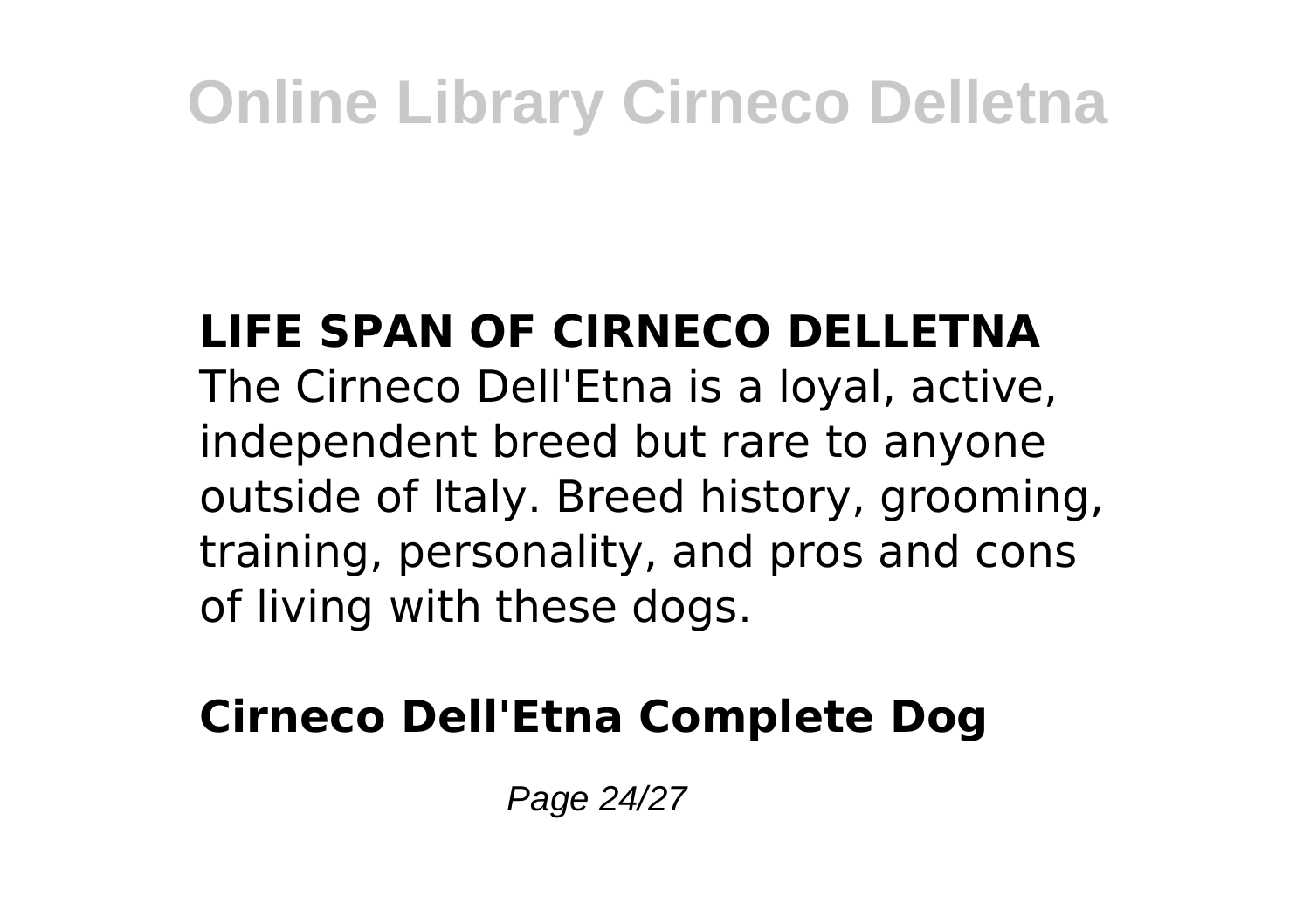#### **Breed Profile**

The Cirneco dell'Etna was named for Mount Etna, Europe's highest active volcano, which sits on the coast of Sicily. But this part of the name was actually not added until 1939.

#### **6 Things You Didn't Know About the Cirneco dell'Etna ...**

Page 25/27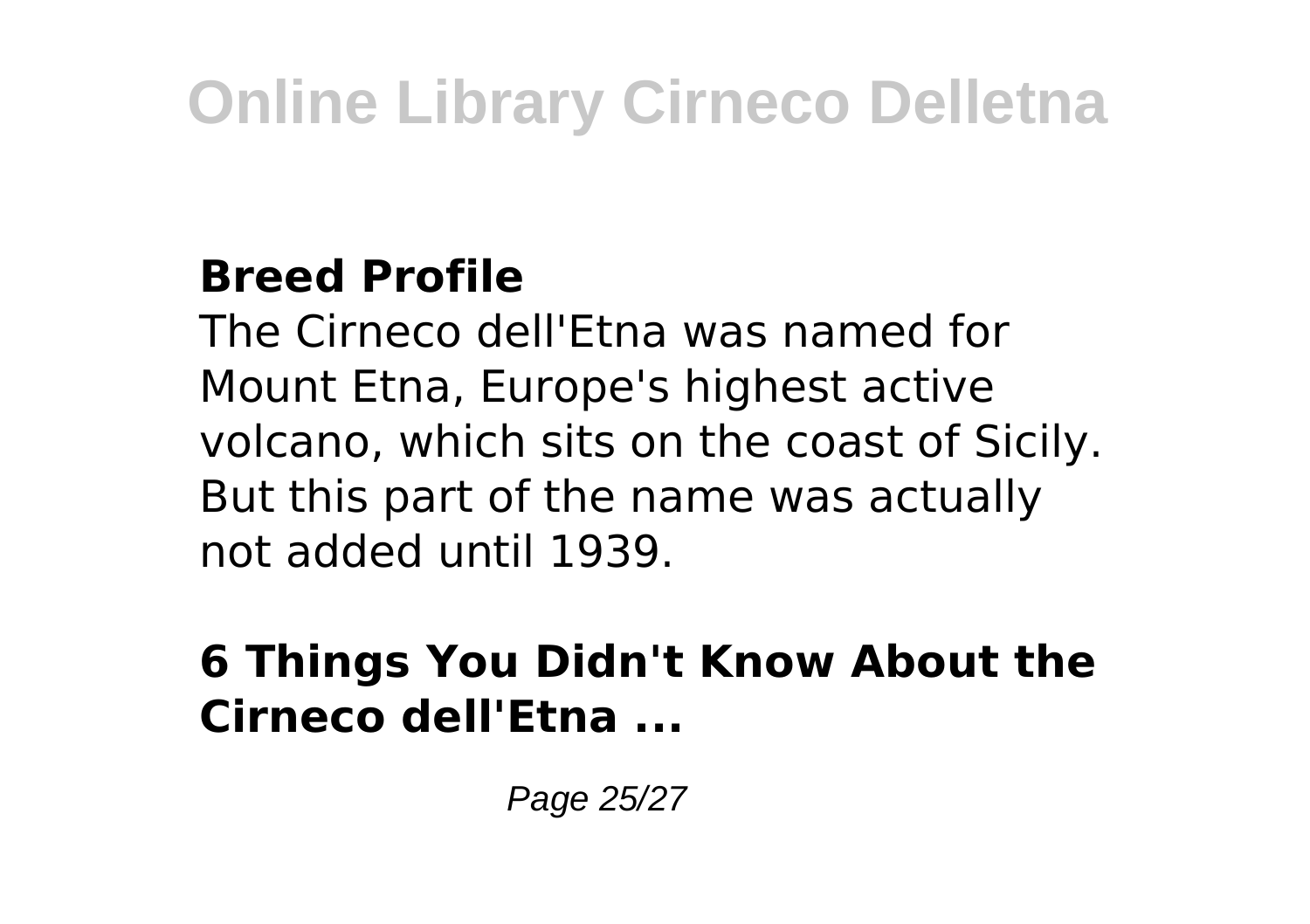Top 10 interesting facts about the Cirneco dell'Etna, an elegant, gentle and affectionate dog breed. SUBSCRIBE NOW: https://goo.gl/bTqgiS Custom Dog Painting...

Copyright code:

Page 26/27